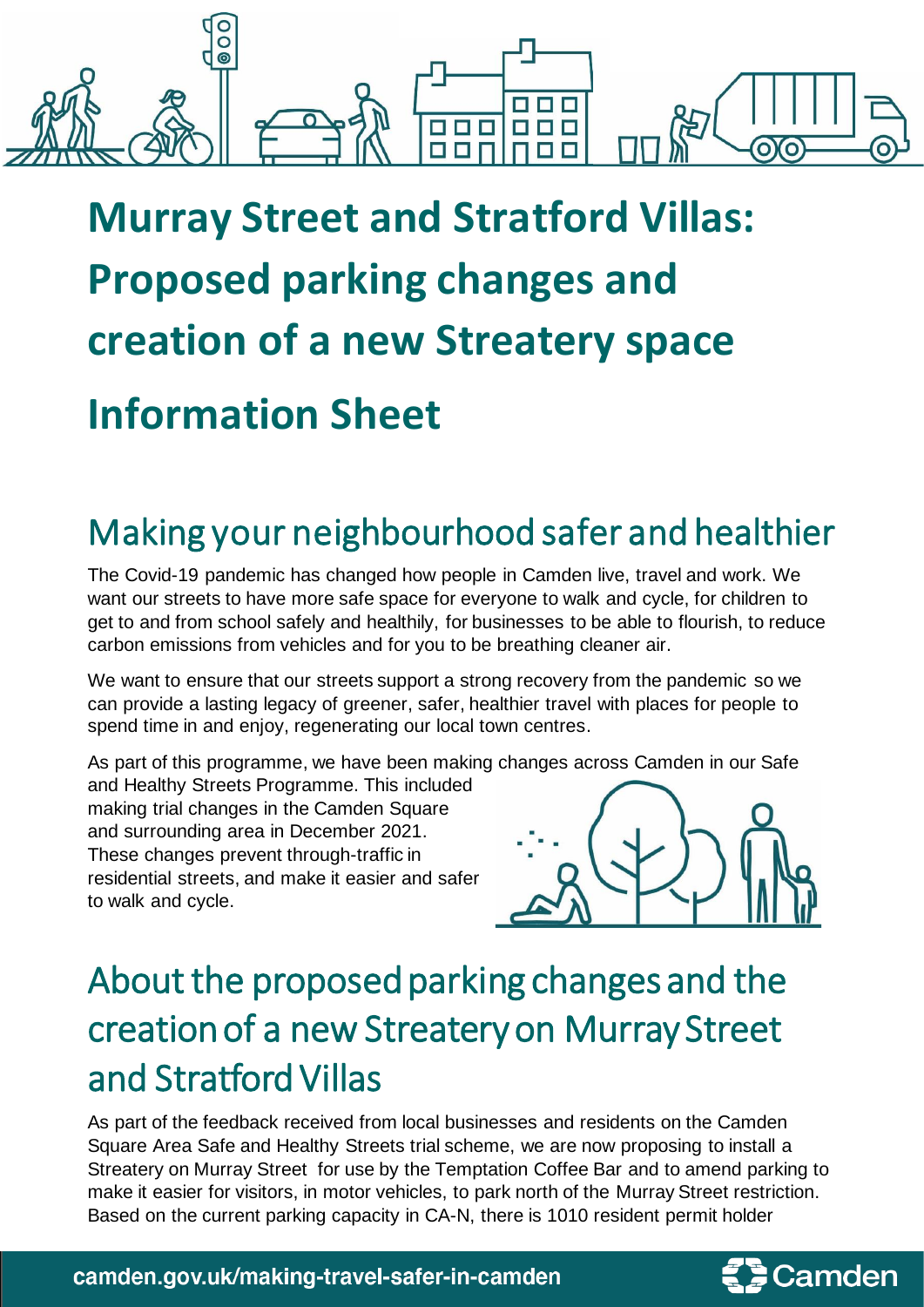

spaces available and 805 resident permits issued, suggesting there are more spaces available than active permit held.

A Streatery is an outdoor dining space created in the road protected by barriers, where businesses can place tables and chairs for outdoor dining, leaving space for pedestrians to pass along the pavement. The Streatery space will be maintained and kept clean by the Temptation Coffee Bar as part of the Council's licensing conditions. We have installed around 20 Streateries across the borough, an example of a Streatery is shown below.



This consultation asks local residents and stakeholders to give their views on the proposed amendments to the trial scheme.

### What are we now consulting on?

Following feedback received during the first 6-months of the trial, we are now consulting on making minor amendments in the area to respond to comments raised by local people and businesses.

You can view the drawing of the changes in the "Related Information" section of the online consultation front page. We are proposing to:



camden.gov.uk/making-travel-safer-in-camden